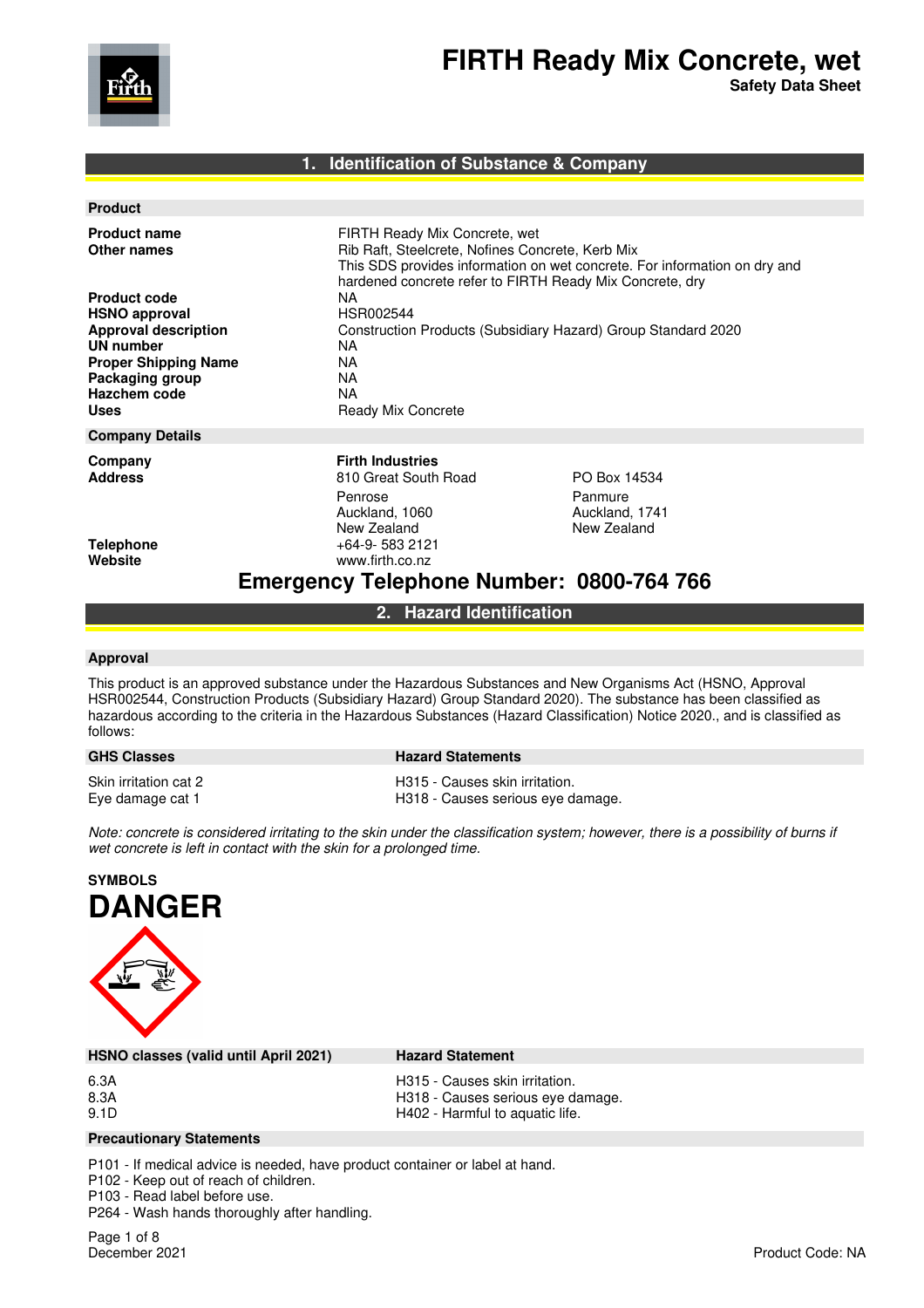

**Safety Data Sheet**

P280 - Wear protective gloves/eye protection/face protection\*.

P273 - Avoid release to the environment.

P302+P352 - IF ON SKIN: Wash with plenty of soap and water.

P332+P313 - If skin irritation occurs: Get medical advice/ attention.

P362 - Take off contaminated clothing and wash before re-use.

P305+P351+P338 - IF IN EYES: Rinse cautiously with water for several minutes. Remove contact lenses, if present and easy to do. Continue rinsing.

P310 - Immediately call a POISON CENTRE or doctor/physician.

P501 - Dispose of contents/container in accordance with local/regional/national/international regulation.

# **3. Composition / Information on Ingredients**

| <b>Component</b>                             | <b>CAS/Identification</b> | Conc $(%)$ |
|----------------------------------------------|---------------------------|------------|
| Cement                                       | 65997-15-1                | $10 - 70$  |
| Flvash                                       | 68131-74-8                | $0 - 5$    |
| Aggregates (may includes crystalline silica) | mixture                   | $10-90$    |
| Chemical additives                           | mixture                   | $0 - 5$    |
| Water                                        | 7732-18-5                 | $30 - 50$  |

May contain one or more of the following ingredients:

| Component                    | <b>CAS/Identification</b> | Conc $(%)$ |
|------------------------------|---------------------------|------------|
| <b>Metal Oxides</b>          | mixture                   | $3-6$      |
| Limestone                    | 1317-65-3                 | $0 - 5$    |
| Calcium sulphate hemihydrate | 26499-65-0                | $0 - 5$    |
| <b>Hexavalent Chromium</b>   | 1333-82-0                 | < 0.01     |
| Crystalline Silica           | 14808-60-7                | $0 - 5$    |

This is a commercial product whose exact ratio of components may vary. Trace quantities of impurities are also likely. Note: classifications for ingredients are confirmed through EPA records where available. If unconfirmed, and based on hazardous property information, the classifications are indicated in italics.

# **4. First Aid**

#### **General Information**

You should call the National Poisons Centre if you feel that you may have been harmed, burned or irritated by this product. The number is 0800 764 766 (0800 POISON) (24 hr emergency service).

If medical advice is needed, have this SDS, product container or label at hand. If exposed or concerned: Get medical advice/ attention. **Recommended first aid facilities** Ready access to running water is recommended. Accessible eyewash is recommended.

**Exposure** 

| <b>Swallowed</b><br>Eve contact | IF SWALLOWED: Do NOT induce vomiting. Rinse mouth. Contact a doctor if you feel unwell.<br>IF IN EYES: Rinse cautiously with water for several minutes. Remove contact lenses, if present<br>and easy to do. Apply continuous irrigation with water for at least 15 minutes holding eyelids<br>apart. Immediately call a POISON CENTER or doctor. |
|---------------------------------|---------------------------------------------------------------------------------------------------------------------------------------------------------------------------------------------------------------------------------------------------------------------------------------------------------------------------------------------------|
| <b>Skin contact</b>             | IF ON SKIN: Wash with plenty of soap and water. If skin irritation occurs: Get medical<br>advice/attention. Wash contaminated clothing before reuse.                                                                                                                                                                                              |
| <b>Inhaled</b>                  | IF INHALED: If breathing is difficult, remove to fresh air and keep at rest in a position<br>comfortable for breathing. If patient is unconscious, place in the recovery position (on the side)<br>for transport and contact a doctor. If experiencing respiratory symptoms: Immediately call a<br>POISON CENTER or doctor/physician.             |

# **Advice to Doctor**

Treat symptomatically.

## **5. Firefighting Measures**

**Fire and explosion** There are no specific risks for fire/explosion for this chemical. It is non-combustible.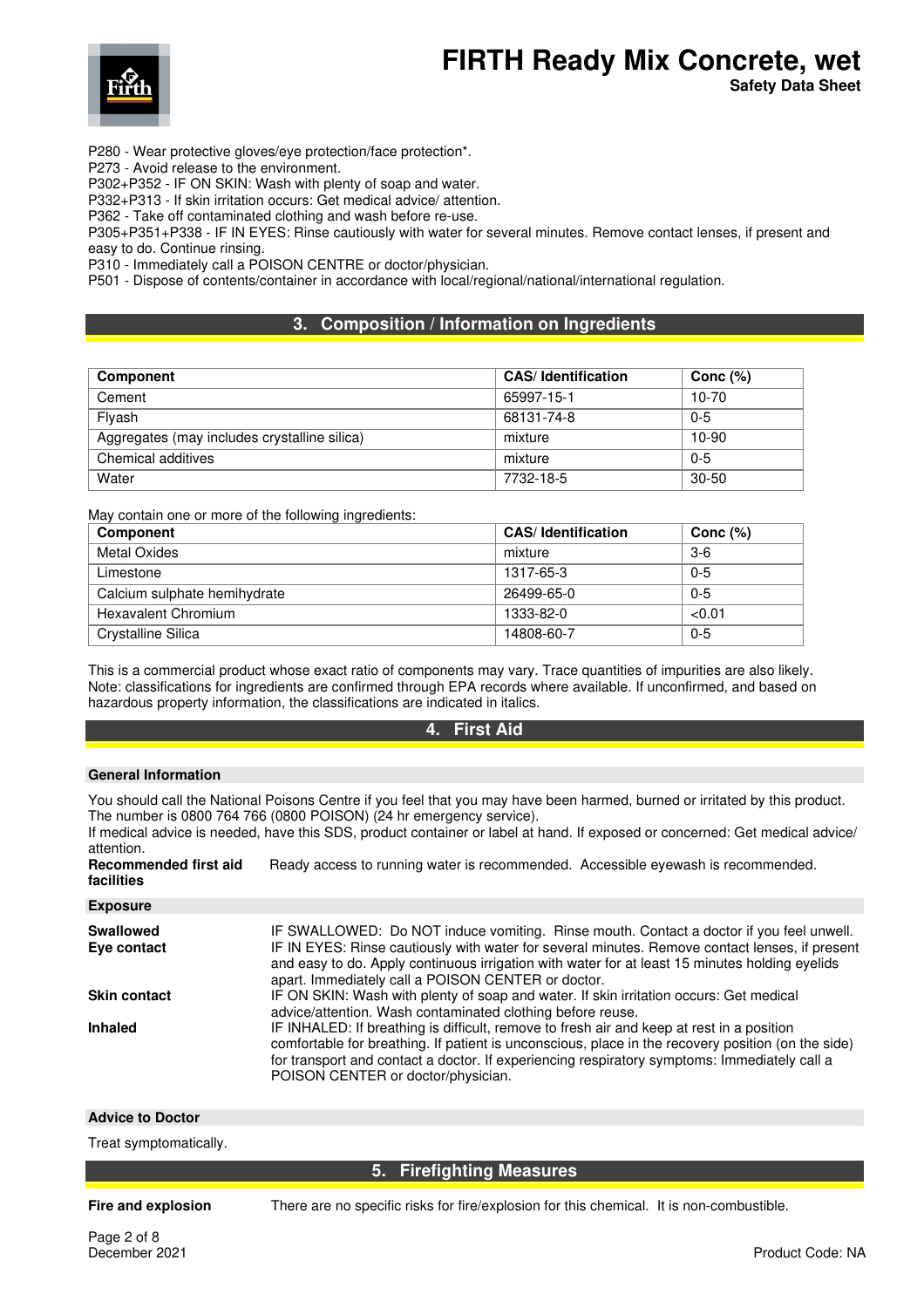

| hazards:<br>Suitable extinguishing<br>substances:<br>Unsuitable extinguishing<br>substances:<br><b>Products of combustion:</b><br><b>Protective equipment:</b> | Not applicable.<br>Unknown.<br>Product does not burn. Product will react exothermically with water. Contaminated water wil be<br>strongly alkaline.<br>Product may decompose in a fire and produce toxic or corrosive fumes.<br>Self-contained breathing apparatus. Safety boots, non-flammable overalls, gloves, hat and eye<br>protection.                                                                                                                                                                          |
|----------------------------------------------------------------------------------------------------------------------------------------------------------------|-----------------------------------------------------------------------------------------------------------------------------------------------------------------------------------------------------------------------------------------------------------------------------------------------------------------------------------------------------------------------------------------------------------------------------------------------------------------------------------------------------------------------|
| Hazchem code:                                                                                                                                                  | <b>NA</b>                                                                                                                                                                                                                                                                                                                                                                                                                                                                                                             |
|                                                                                                                                                                | 6. Accidental Release Measures                                                                                                                                                                                                                                                                                                                                                                                                                                                                                        |
| <b>Containment</b>                                                                                                                                             | If greater than 1000kg is stored, secondary containment is required. Emergency plans to<br>manage any potential spills must be in place. Prevent spillage from spreading or entering soil,<br>waterways or drains.                                                                                                                                                                                                                                                                                                    |
| <b>Emergency procedures</b>                                                                                                                                    | In the event of large spillage (>100kg) of the dry or wetted mixture alert the fire brigade to<br>location and give brief description of hazard.<br>Wear protective equipment to prevent skin, eye and respiratory exposure. Clear area of any<br>unprotected personnel. Contain spill. Prevent by whatever means possible any spillage from<br>entering drains, sewers, or water courses.                                                                                                                            |
| Clean-up method                                                                                                                                                | Collect product avoiding any dust formation, and seal in properly labelled containers or drums<br>for disposal. If contamination of crops, sewers or waterways has occurred advise local<br>emergency services.                                                                                                                                                                                                                                                                                                       |
| <b>Disposal</b>                                                                                                                                                | Mop up and collect recoverable material into labelled containers for recycling or salvage.<br>Recycle containers wherever possible. This material may be suitable for approved landfill.<br>Dispose of only in accord with all regulations.                                                                                                                                                                                                                                                                           |
| <b>Precautions</b>                                                                                                                                             | The dust may form irritating atmosphere. Contaminated water will be strongly alkaline. Do not<br>allow contaminated water to enter the environment.<br>Wear protective equipment to prevent skin and eye contamination and the inhalation of dust.<br>Work up wind or increase ventilation.                                                                                                                                                                                                                           |
|                                                                                                                                                                | 7. Storage & Handling                                                                                                                                                                                                                                                                                                                                                                                                                                                                                                 |
| <b>Storage</b><br>Handling                                                                                                                                     | Avoid storage of harmful substances with food. Store out of reach of children. Containers<br>should be kept closed in order to minimise contamination. Keep in a cool, dry place. Avoid<br>contact with incompatible substances as listed in Section 10.<br>Keep exposure to a minimum, and minimise the quantities kept in work areas. Minimise dust<br>generation and accummulation. See section 8 with regard to personal protective equipment<br>requirements. Avoid skin and eye contact and inhalation of dust. |
| 8.                                                                                                                                                             | <b>Exposure Controls / Personal Protective Equipment</b>                                                                                                                                                                                                                                                                                                                                                                                                                                                              |

## **Workplace Exposure Standards**

A workplace exposure standard (WES) has not been established by WorkSafe NZ for this product. There is a general limit of 3mg/m<sup>3</sup> for respirable particulates and 10mg/m<sup>3</sup> for inhalable particulates when limits have not otherwise been established.

A work standar not bee by Wor this pro a gener 3mg/m<sup>3</sup> particul 10mg/m particul limits ha otherwi establis

| <b>NZ</b>                    | Ingredient                                   | <b>WES-TWA</b>                                    | <b>WES-STEL</b>               |
|------------------------------|----------------------------------------------|---------------------------------------------------|-------------------------------|
| Workplace<br><b>Exposure</b> | Cement                                       | 3mg/m <sup>3</sup><br>$1mg/m3$ (respirable)       | no data                       |
| <b>Stds</b>                  | Limestone<br>Calcium sulphate<br>hemihydrate | $10$ mg/m $3$<br>$10$ mg/m $3$<br>$0.05$ mg/m $3$ | no data<br>no data<br>no data |
|                              | Chromium oxide                               | See crystalline silica                            | no data                       |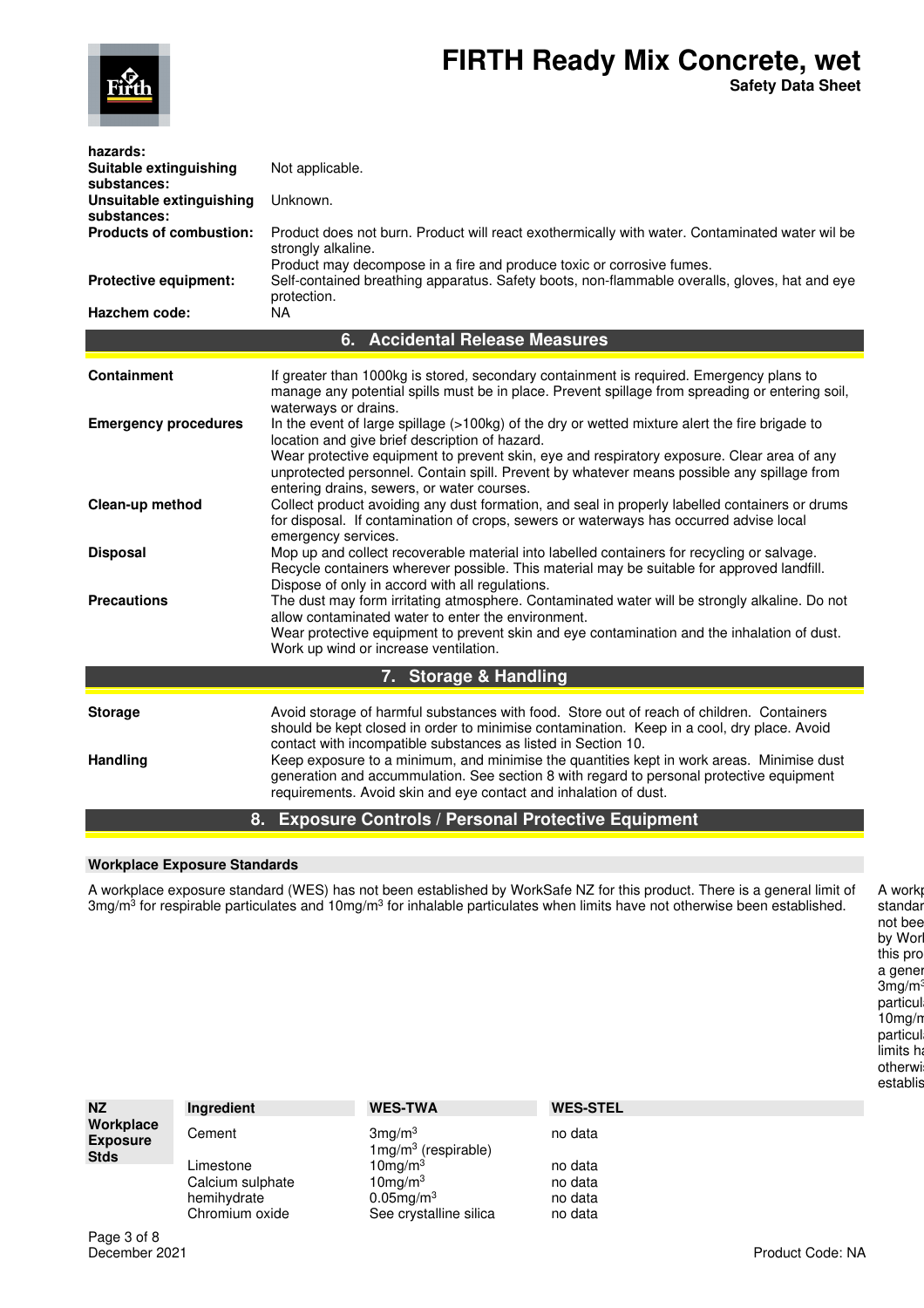

**Safety Data Sheet**

Flyash Aggregates Crystalline Silica (all forms)

See crystalline silica 0.05mg/m<sup>3</sup> (as respirable dust)

no data no data

### **Engineering Controls**

In industrial situations, it is expected that employee exposure to hazardous substances will be controlled to a level as far below the WES as practicable by applying the hierarchy of control required by the Health and Safety at Work Act (2015) and the Health and Safety at Work (General Risk and Workplace Management) Regulations 2016. Exposure can be reduced by process modification, use of local exhaust ventilation, capturing substances at the source, or other methods. If you believe air borne concentrations of mists, dusts or vapours are high, you are advised to modify processes or increase ventilation.

#### **Personal Protective Equipment**

General **Personal Protective Equipment (PPE)** should not be used as the primary means of exposure protection, except in the event of an accident or emergency situation or where all other means of protection have proven to inadequate.

> Clean PPE after use or dispose of as appropriate. Store PPE for re-use in a clean place. Regular training on the correct use of PPE should be provided. In particular the correct fitting and use of respirators and where applicable the cleaning of respirators should be undertaken.

**Eyes** Protect eyes with goggles, safety glasses or full face mask. Avoid wearing contact lenses. Select eye protection in accordance with AS/NZS 1337.

**Skin** Avoid repeated or prolonged skin contact. Protective gloves are recommended. Nitrile, PVC, Rubber or Neoprene gloves are recommended. Protective gloves or suitably resistant material must comply with AS 2161. Replace frequently. Gloves should be checked for tears or holes before use. Protective clothing must comply with AS 2919, AS3765.1 or AS3765.2. PVC or rubber boots must comply with AS/NZS 2210.2 and selected and maintained in accordance with AS/NS2210.1.

> Tuck overalls inside boots and seal with duct tape to reduce risk of concrete entering boots.

Remove protective clothing and wash exposed areas with soap and water prior to eating, drinking or smoking. Take special care to ensure that cuts/abrasions or irritated skin are not exposed to this product. It is also important to ensure that wet concrete does not become trapped within gloves, boots or clothing – leaving concrete in contact with the skin for extended period of time may cause skin burns.

It is important that skin is also covered when concrete dust is created (e.g., sanding, grinding, crushing or cutting concrete). The dust may also irritate and/or damage the skin.

**Respiratory** The product does not present an inhalation hazard when wet. However when dust is created a well fitted dust mask should be used (this is not recommended when exposure is close to the WES). Refer to SDS for FIRTH Ready Mix Concrete, dry.



### **WES Additional Information**

#### Not applicable

# **9. Physical & Chemical Properties**

Appearance **Manufacture Wetted concrete. Odour** bland **pH**  $>12$  (wet concrete) **Vapour pressure** not applicable<br> **Viscocity** no data **Viscocity Boiling point**<br> **Polatile materials**<br> **Polatile materials**<br> **Polating materials Volatile materials Freezing / melting point** no data<br> **Solubility** slightly slightly Specific gravity / density **Flash point** not applicable **Danger of explosion** no data **Auto-ignition temperature** no data

slightly soluble in wet state to form alkaline solution (pH >12) 2300-2400kg/m<sup>3</sup>

Page 4 of 8<br>December 2021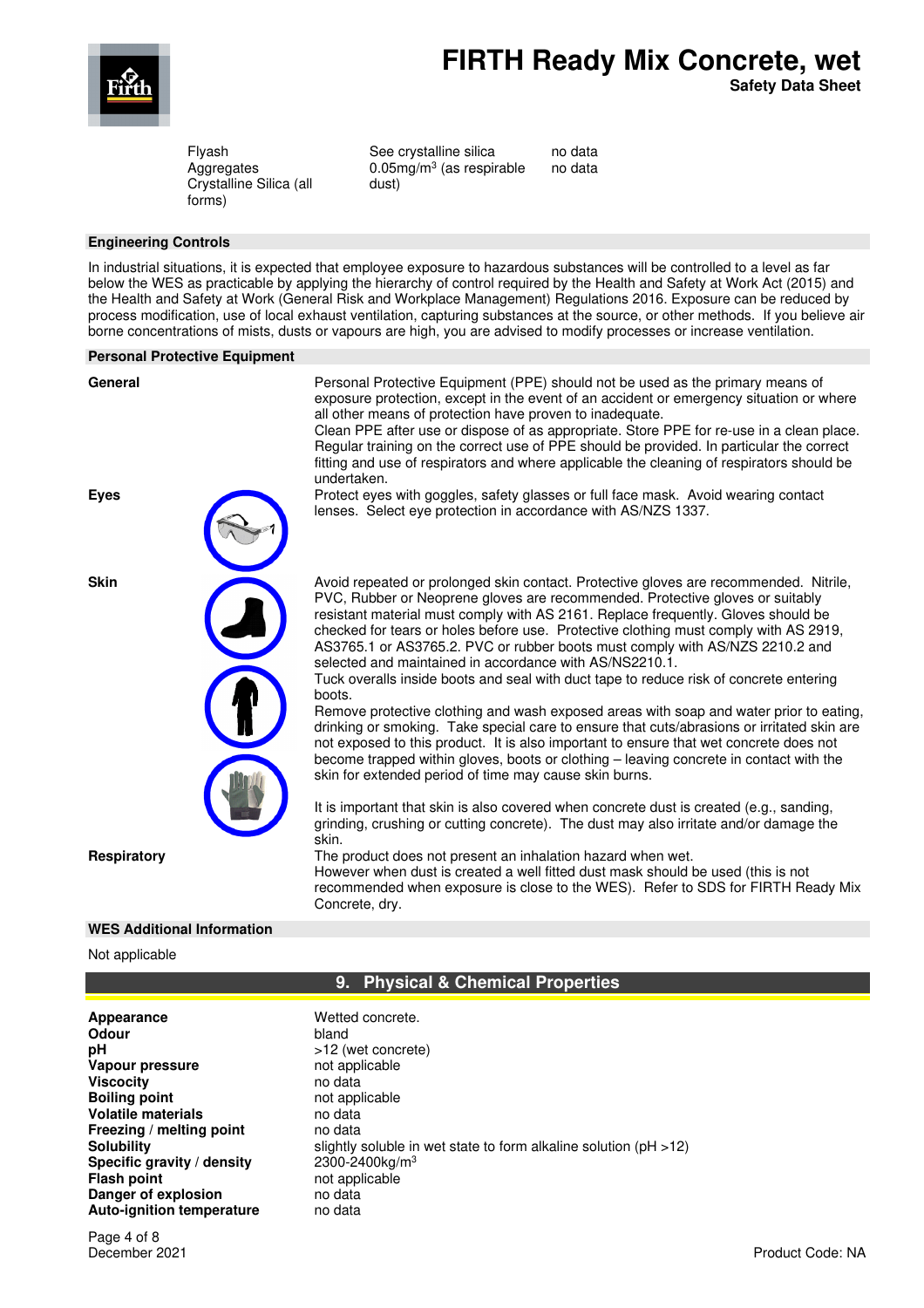

**Safety Data Sheet**

**Upper & lower flammable limits** not applicable

**Corrosiveness** May be corrosive when wet. Note that dust is also corrosive when mixed with water.

| 10. Stability & Reactivity      |                                                                                                                                              |  |
|---------------------------------|----------------------------------------------------------------------------------------------------------------------------------------------|--|
| <b>Stability</b>                | This product is unlikely to react or decompose under normal storage conditions. This                                                         |  |
| <b>Conditions to be avoided</b> | product will not undergo polymerisation reactions. Keep dry until used.<br>Containers should be kept closed in order to avoid contamination. |  |
| Incompatible groups             | Strong acids, ammonium salts, and aluminum metal.                                                                                            |  |
| <b>Substance Specific</b>       | Concrete dissolves in hydrofluoric acid producing corrosive silicon tetrafluoride gas.                                                       |  |
| Incompatibility                 | Silicates react with powerful oxidizers such as fluorine, chlorine, trifluorides, and oxygen<br>difluoride.                                  |  |
| <b>Hazardous decomposition</b>  | Does not readily decompose. Respirable dust particles may be generated when concrete                                                         |  |
| products                        | is sawed, drilled, sanded or grinded.                                                                                                        |  |
| <b>Hazardous reactions</b>      | Will not polymerise                                                                                                                          |  |
| 11. Toxicological Information   |                                                                                                                                              |  |

#### **Summary**

The following summary is for wetted concrete:

IF IN EYES: Contact with wet (unhardened) concrete, mortar, cement mixtures or concrete dust can cause effects ranging from irritation to serious eye damage/burns and blindness. The pH of the mixture is >12. Note: the level of irritation/damage is dependent on the quantity of the dust, the pH, and the length of time exposed. E.g., if dust is washed out of the eye immediately, effects will be minor. However, if dust or wet concrete is left in contact with the eye, serious damage/blindness could result.

IF ON SKIN: Contact with wet (unhardened) concrete, mortar, cement, or cement mixtures can cause skin irritation, severe chemical burns (third degree). Drying concrete is hygroscopic, i.e. absorbs water. It will draw water away from any material it contacts-including skin. This may cause irritation – particularly in hot conditions or when sweating. Brief exposure to the skin (i.e., washed off immediately) will result in irritation. However, if the concrete or dust is left on the skin for an extended time (e.g., if inside boots or absorbed through overalls), burns to the skin are possible. Thickening of the skin and/or rash is also possible.

IF SWALLOWED: Ingestion of this product may cause gastrointestinal irritation.

For toxicological information on the dry concrete or concrete dust, refer to the SDS "FIRTH Ready Mix Concrete, dry"

# **Supporting Data**

| Acute | Oral                                         | The estimated $LD_{50}$ (oral, rat) for the mixture is $> 5,000$ mg/kg.                                                                                                                                                                                                                                                                     |
|-------|----------------------------------------------|---------------------------------------------------------------------------------------------------------------------------------------------------------------------------------------------------------------------------------------------------------------------------------------------------------------------------------------------|
|       | <b>Dermal</b>                                | The estimated $LD_{50}$ (dermal, rat) for the mixture is $> 5,000$ mg/kg.                                                                                                                                                                                                                                                                   |
|       | <b>Inhaled</b>                               | The wet concrete is not considered to be harmful if inhaled. The estimated LC <sub>50</sub><br>(inhalation, rat) for the mixture is $>5$ mg/L (dust mist).                                                                                                                                                                                  |
|       | Eye                                          | This mixture is considered to be an eye corrosive. $pH > 12$                                                                                                                                                                                                                                                                                |
|       | <b>Skin</b>                                  | This mixture is considered to be a skin irritant.                                                                                                                                                                                                                                                                                           |
|       | <b>Sensitisation</b>                         | There is evidence that chromium present in some cement mixtures may induce<br>occupational asthma and skin sensitisation (allergic reactions). This mixture contains less<br>than 0.01% hexavalent chromium and hence is not considered sensitising.                                                                                        |
|       | <b>Mutagenicity</b>                          | No ingredient present at concentrations > 0.1% is considered a mutagen.                                                                                                                                                                                                                                                                     |
|       | Carcinogenicity                              | This mixture may contain crystalline silica. Crystalline silica inhaled in the form of quartz<br>or cristobalite from occupational sources is carcinogenic to humans (IARC Group 1). This<br>mixture is wetted concrete and no respirable particles are present. Refer to SDS for dry<br>concrete is dust or dry concrete is present.       |
|       | Reproductive /<br><b>Developmental</b>       | No data for mixture is available. No ingredient present at concentrations $> 0.1\%$ is<br>considered a reproductive or developmental toxicant or have any effects on or via<br>lactation.                                                                                                                                                   |
|       | <b>Systemic</b>                              | This mixture may contain crystalline silica. Crystalline silica triggers STOT RE cat 1<br>classification if it is in the form of a fine respirable dust in an occupational (chronic<br>exposure) setting. This mixture does not contain respirable particles (wetted). Refer to<br>SDS for dry concrete is dust or dry concrete is present. |
|       | <b>Aggravation of</b><br>existing conditions | Persons with existing lung conditions may be at a higher risk of further adverse health<br>effects (as above). Smokers have an increased risk of lung cancer and silicosis.                                                                                                                                                                 |

# **12. Ecological Data**

### **Summary**

Wet concrete is considered to be harmful in the environment when in a soluble form. This is primarily due to the high pH of the product.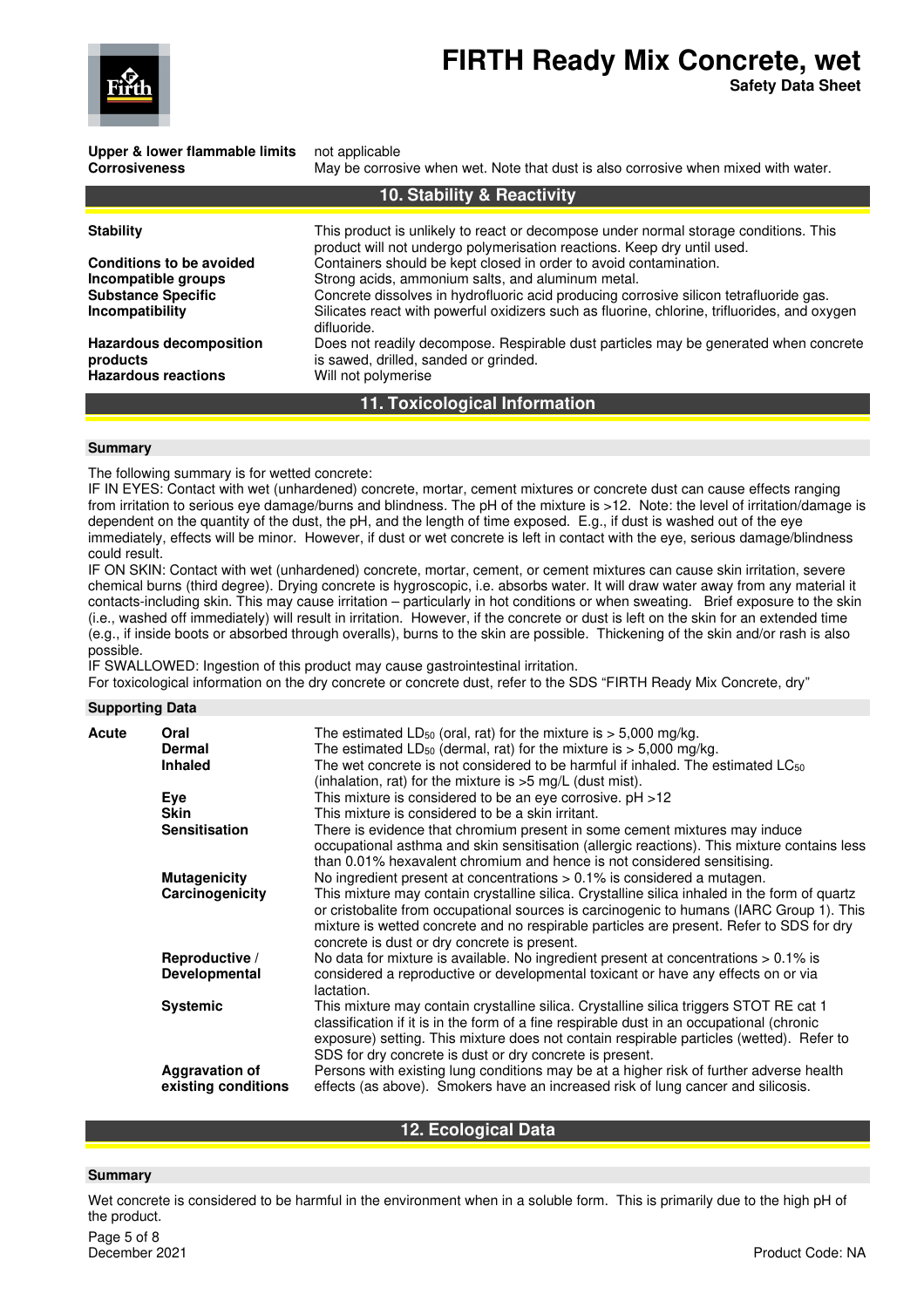

| <b>Supporting Data</b>                             |                                                                                                                                                                                                                                                                                                                                                                                  |
|----------------------------------------------------|----------------------------------------------------------------------------------------------------------------------------------------------------------------------------------------------------------------------------------------------------------------------------------------------------------------------------------------------------------------------------------|
| <b>Aquatic</b>                                     | No data for mixture is available. Using EC <sub>50</sub> 's for ingredients, the estimated EC <sub>50</sub> for the<br>mixture is between 1 and 100 mg/L. This implies that concrete should be considered<br>harmful in the aquatic environment.<br>Water contaminated with this product is alkaline and should not be allowed to enter the<br>environment.                      |
| <b>Bioaccumulation</b>                             | Not applicable                                                                                                                                                                                                                                                                                                                                                                   |
| Degradability<br>Soil                              | Not applicable (predominantly natural products)<br>No data available for the mixture. The soil toxicity value for the mixture is estimated to be<br>$\geq 100$ mg/kg.                                                                                                                                                                                                            |
| <b>Terrestrial vertebrate</b>                      | This product is not considered harmful to terrestrial vertebrates. No LC <sub>50</sub> (diet) data for<br>ingredients are available and the classification is based on the $LD_{50}$ (oral) – see section<br>$11$ – oral toxicity.                                                                                                                                               |
| <b>Terrestrial invertebrate</b><br><b>Biocidal</b> | The mixture is not considered harmful to terrestrial invertebrates.<br>Not designed as a biocide.                                                                                                                                                                                                                                                                                |
|                                                    | <b>13. Disposal Considerations</b>                                                                                                                                                                                                                                                                                                                                               |
| <b>Restrictions</b>                                | There are no product-specific restrictions, however, local council and resource consent<br>conditions may apply, including requirements of trade waste consents.                                                                                                                                                                                                                 |
| <b>Disposal method</b>                             | Disposal of this product must comply with the Hazardous Substances (Disposal) Notice<br>2017 and the requirements of the Resource Management Act for which approval should<br>be sought from the Regional Authority. The substance must be treated and therefore<br>rendered non-hazardous before discharge to the environment.                                                  |
| <b>Contaminated packaging</b>                      | Disposal of contaminated packaging must comply with the Hazardous Substances<br>(Disposal) Notice 2017 clause 12. Ensure that the package is rendered incapable of<br>containing any substance and is disposed in a manner that is consistent with the<br>requirements of the substance it contained and the material of the package. If possible<br>reuse or recycle packaging. |

# **14. Transport Information**

## **Land Transport Rule: Dangerous Goods 2005 - NZS 5433:2007**

There are no specific restrictions for this product (not a dangerous good).

| UN number:          | NA | Proper shipping name:      | NA |
|---------------------|----|----------------------------|----|
| Class(es)           | NA | Packing group:             | ΝA |
| <b>Precautions:</b> | ΝA | Hazchem code:              | ΝA |
|                     |    | 15. Regulatory Information |    |

This product is an approved substance under the Hazardous Substances and New Organisms Act (HSNO). Approval code: HSR002544: Construction Products (Subsidiary Hazard) Group Standard 2020. All ingredients appear on the NZIoC.

# **Specific Controls**

Note: the controls apply to the wet product, and to the dust of hardened concrete. Key workplace requirements are:

| <u>Rev workplace requirements are.</u> |                                                                                                                                                                             |
|----------------------------------------|-----------------------------------------------------------------------------------------------------------------------------------------------------------------------------|
| <b>SDS</b>                             | To be available within 10 minutes in workplaces storing any quantity.                                                                                                       |
| Inventory                              | An inventory of all hazardous substances must be prepared and maintained.                                                                                                   |
| Packaging                              | All hazardous substances should be appropriately packaged including substances<br>that have been decanted, transferred or manufactured for own use or have been<br>supplied |
| Labelling                              | Must comply with the Hazardous Substances (Labelling) Notice 2017.                                                                                                          |
| Emergency plan                         | Required if > 1000kg is stored.                                                                                                                                             |
| Certified handler                      | Not required.                                                                                                                                                               |
| Tracking                               | Not required.                                                                                                                                                               |
| Bunding & secondary containment        | Required if > 1000kg is stored.                                                                                                                                             |
| Signage                                | Required if > 1000kg is stored.                                                                                                                                             |
| Location compliance certificate        | Not required.                                                                                                                                                               |
| Flammable zone                         | Not required.                                                                                                                                                               |
| Fire extinguisher                      | Not required.                                                                                                                                                               |
|                                        |                                                                                                                                                                             |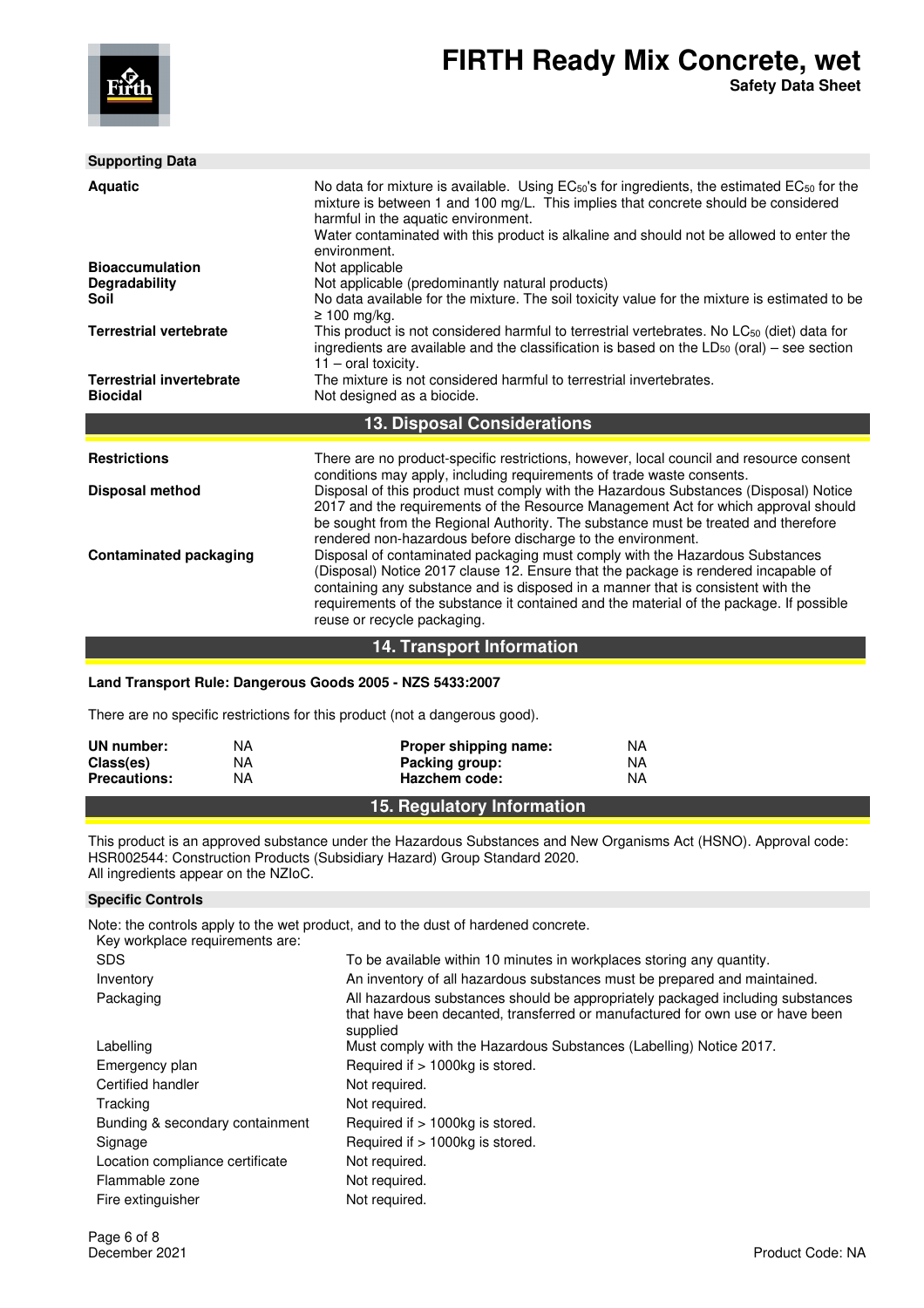

**Safety Data Sheet**

Note: The above workplace requirements apply if only this particular substance is present. The complete set of controls for a location will depend on the classification and total quantities of other substances present in that location.

#### **Other Legislation**

In New Zealand, the use of this product may come under the Resource Management Act and Regulations, the Health and Safety at Work Act 2015 and the Health and Safety at Work (General Risk and Workplace Management) Regulations 2016, local Council Rules and Regional Council Plans.

# **16. Other Information**

| <b>Abbreviations</b>                                                                                                                                                                            |                                                                                                                                                                                                                                                                                                                                                                                                                                                                                                                                                                                                                                                                                                                                                                                                                                                                                                                                                                                                                |
|-------------------------------------------------------------------------------------------------------------------------------------------------------------------------------------------------|----------------------------------------------------------------------------------------------------------------------------------------------------------------------------------------------------------------------------------------------------------------------------------------------------------------------------------------------------------------------------------------------------------------------------------------------------------------------------------------------------------------------------------------------------------------------------------------------------------------------------------------------------------------------------------------------------------------------------------------------------------------------------------------------------------------------------------------------------------------------------------------------------------------------------------------------------------------------------------------------------------------|
| <b>Approval Code</b><br><b>CAS Number</b><br>EC <sub>50</sub><br><b>EPA</b><br><b>GHS</b><br><b>HAZCHEM Code</b><br><b>HSNO</b><br><b>IARC</b><br>LEL<br>$LD_{50}$<br>$LC_{50}$<br><b>NZIoC</b> | Approval Construction Products (Subsidiary Hazard) Group Standard 2020, Controls,<br>EPA. www.epa.govt.nz<br>Unique Chemical Abstracts Service Registry Number<br>Ecotoxic Concentration 50% - concentration in water which is fatal to 50% of a test<br>population (e.g. daphnia, fish species)<br>Environmental Protection Authority (New Zealand)<br>Globally Harmonised System of Classification and Labelling of Chemicals, 7th revised<br>edition, 2017, published by the United Nations.<br>Emergency action code of numbers and letters that provide information to emergency<br>services, especially fire fighters<br>Hazardous Substances and New Organisms (Act and Regulations)<br>International Agency for Research on Cancer<br>Lower Explosive Limit<br>Lethal Dose 50% - dose which is fatal to 50% of a test population (usually rats).<br>Lethal Concentration 50% – concentration in air which is fatal to 50% of a test population<br>(usually rats)<br>New Zealand Inventory of Chemicals |
| <b>STEL</b>                                                                                                                                                                                     | Short Term Exposure Limit - The maximum airborne concentration of a chemical or<br>biological agent to which a worker may be exposed in any 15 minute period, provided the<br>TWA is not exceeded                                                                                                                                                                                                                                                                                                                                                                                                                                                                                                                                                                                                                                                                                                                                                                                                              |
| <b>STOT RE</b><br><b>STOT SE</b><br><b>TWA</b><br><b>UEL</b><br><b>UN Number</b><br><b>WES</b>                                                                                                  | System Target Organ Toxicity - Repeated Exposure<br>System Target Organ Toxicity - Single Exposure<br>Time Weighted Average - generally referred to WES averaged over typical work day<br>(usually 8 hours)<br><b>Upper Explosive Limit</b><br><b>United Nations Number</b><br>Workplace Exposure Standard - The airborne concentration of a biological or chemical<br>agent to which a worker may be exposed during work hours (usually 8 hours, 5 days a<br>week). The WES relates to exposure that has been measured by personal monitoring<br>using procedures that gather air samples in the worker's breathing zone.                                                                                                                                                                                                                                                                                                                                                                                     |
| <b>References</b>                                                                                                                                                                               |                                                                                                                                                                                                                                                                                                                                                                                                                                                                                                                                                                                                                                                                                                                                                                                                                                                                                                                                                                                                                |
| Data<br><b>Controls</b><br><b>WES</b><br><b>Other References:</b>                                                                                                                               | Unless otherwise stated comes from the EPA HSNO chemical classification information<br>database (CCID).<br>EPA notices, www.epa.govt.nz, Health and Safety at Work (Hazardous Substances)<br>Regulations 2017, www.legislation.govt.nz<br>The latest NZ Workplace Exposure Standards, published by WorkSafe NZ and available<br>on their web site - www.worksafe.govt.nz.<br>Ingredients SDS's.                                                                                                                                                                                                                                                                                                                                                                                                                                                                                                                                                                                                                |
|                                                                                                                                                                                                 |                                                                                                                                                                                                                                                                                                                                                                                                                                                                                                                                                                                                                                                                                                                                                                                                                                                                                                                                                                                                                |
| <b>Review</b>                                                                                                                                                                                   |                                                                                                                                                                                                                                                                                                                                                                                                                                                                                                                                                                                                                                                                                                                                                                                                                                                                                                                                                                                                                |
| <b>Date</b><br>December 2011<br>December 2016<br>December 2021                                                                                                                                  | <b>Reason for Review</b><br>NA - new SDS<br>Update, DOL to WorkSafe, HSE to HSAW, formatting, update of section 11<br>5 yearly update, HSNO to GHS, WES update, group standard.                                                                                                                                                                                                                                                                                                                                                                                                                                                                                                                                                                                                                                                                                                                                                                                                                                |

#### **Disclaimer**

This SDS was prepared by Datachem LTD and is based on our current state of knowledge, including information obtained from suppliers. The SDS is given in good faith and constitutes a guideline (not a guarantee of safety). The level of risk each substance poses is relevant to its properties (as summarised in the SDS) AND HOW THE SUBSTANCE IS USED. While guidelines are given for personal protective equipment, such precautions must be relevant to the use. The likely HSNO and GHS classifications, are based on our experience, EPA Guidelines and international classifications. A compliance record is available on request. This SDS is copyright Datachem and must not be copied, edited or used for other than intended purpose. To contact the SDS author, email info@datachem.co.nz or phone: **021 104 0951.**